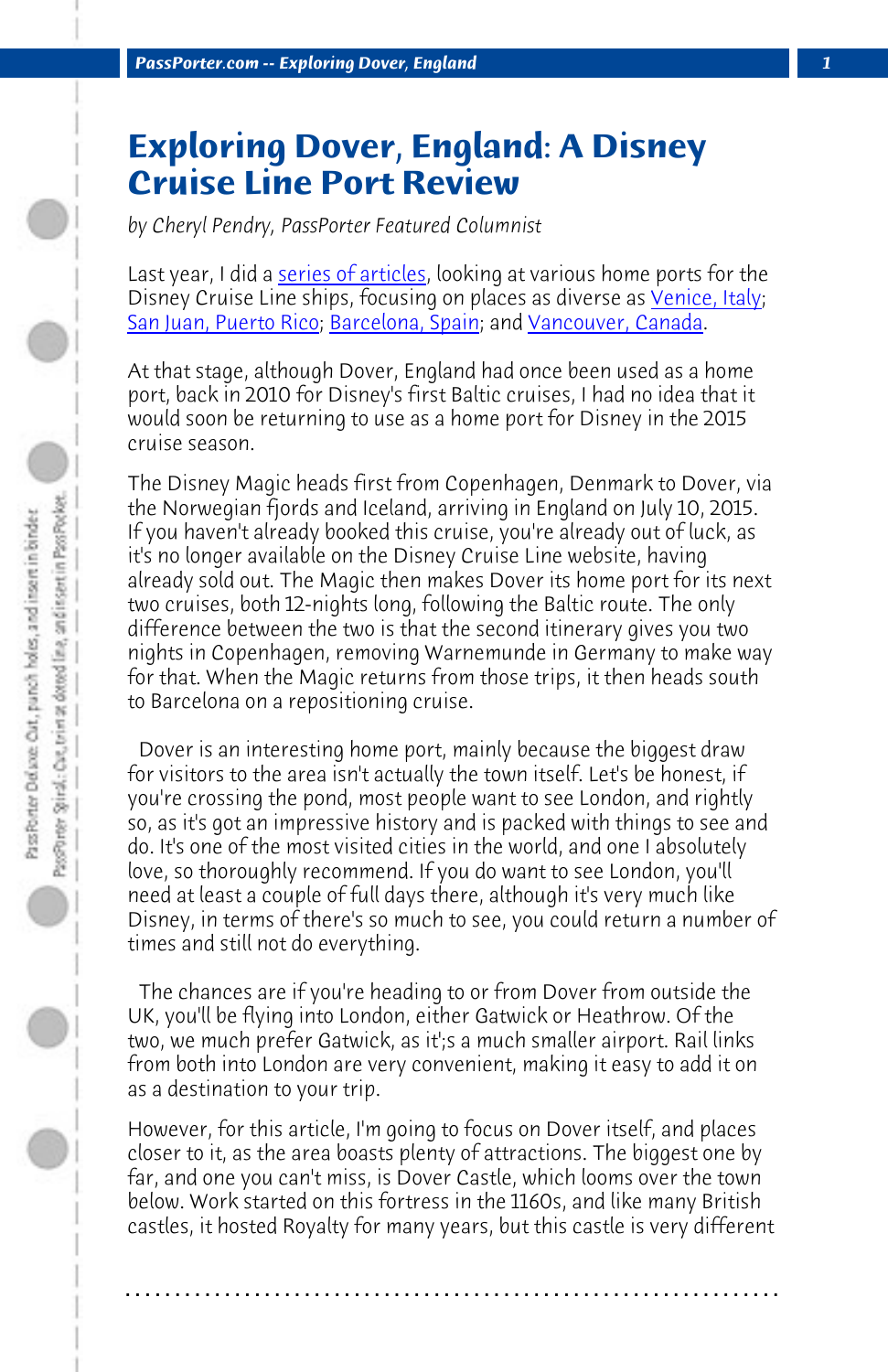to many others, as it played a unique role during World War Two.

 It became home to secret wartime tunnels, and it was from there that the dramatic rescue of thousands of troops from the beaches of Dunkirk in 1940 was masterminded. Today, it's brought back to life, with the sounds of what you might have heard back then, and it's a sobering reminder of the vital role this place played, and also an eye opener of the conditions people had to work under.

 With so much history to explore, you can easily spend the day at Dover Castle, which we have done in the past. There are superb, sweeping views across the town, and if the weather is cooperating, you may even be able to see France 30 or so miles away across the Channel. For us, the castle is the one thing you really have to see during any visit to Dover.

 Another fascinating aspect of Dover's history can be found at the Dover Museum and the Bronze Age Boat Gallery in the center of the town. As you'll gather from the name, one of the star attractions here is a Bronze Age boat that was found in 1992, when work was underway on a new road out of the town. It's believed to be around 3,000 years old and may be the world's oldest known seagoing boat. Some of the boat had to be left underground, but they managed to salvage about 10 meters of it, and at the museum, you can see ideas of how the whole thing might have looked.

 Just a short walk along the road is the Church of St. Mary the Virgin, which dates from 1100, and the building you see today still has elements of that original structure remaining. Turn a corner and you find yourself in New Street, with a building that doesn't look much, but it's home to the Roman Painted House, one of the finest Roman houses on show in Britain, which dates from around 200 AD. It's thought that it formed part of a large mansion or official hotel for travellers who crossed the channel. You see, even back then, Dover was making money from visitors.

 Today that trend continues, and although it's not particularly picturesque, you can't ignore Dover Docks. The cruise terminal is located away from it, but the docks are home to Europe's biggest port, and it takes up a huge amount of ground at the edge of Dover.

 One of the most famous sights in Dover is something you'll see as you sail into and/or out of the town. That is of course the White Cliffs, which have greeted people for centuries. I have to be honest, I never tire of seeing them whenever we take the ferry from Dover. It's one of the few advantages it has for me over taking the channel tunnel, which

**. . . . . . . . . . . . . . . . . . . . . . . . . . . . . . . . . . . . . . . . . . . . . . . . . . . . . . . . . . . . . . . . . .**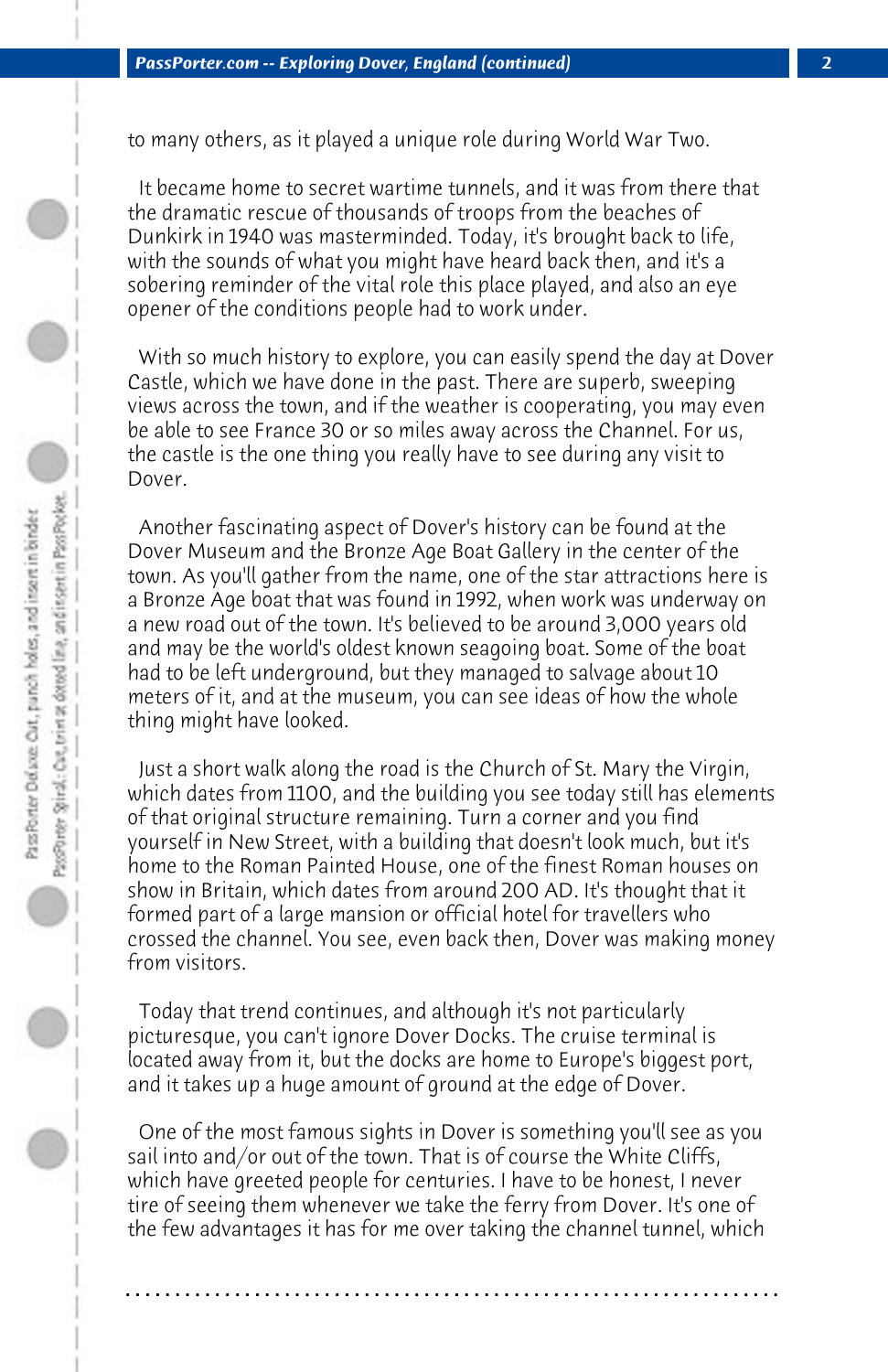is a lot quicker and poses no risk of seasickness. If you want to get closer to the White Cliffs on land, there is a coastal path you can walk along, and there's a visitor center that explains the history of the cliffs.

 If shopping's your thing, then a visit to the De Bradelei Wharf is well worth it, as it offers discount shopping on various designer products. It's close to the town center, and about a mile's walk from the cruise terminal, a walk which takes you past the marina and seafront.

 [Outside of the town, those with more time](http://www.passporterstore.com/store/dcl2015.aspx) to [spare can head to](http://www.passporterstore.com/store/dcl2015.aspx) Canterbury to see the famous cathedral that has attracted pilgrims for almost 1,000 years. It's an easy train ride over there, while tour companies will offer you the chance to visit Leeds Castle, about 40 miles away, known as the loveliest castle in the world, and with good reason. It's right on our home doorstep, and love being able to visit it regularly. You can also drive there, if you're brave enough to drive on the other side of the road, that is!

 There's cert[ainly plenty to explore before or after any cru](http://www.passporter.com/articles/cheryl-pendry-featured-columnist.asp)ise from Dover, and it's definitely worth adding some extra time to your trip to ensure you can do this part of the world justice. Your only problem may well be deciding how to fit everything in, there's so much to choose from!

[Authors' Note: Detailed port guides to Dover and the other ports mentioned in this article are all available in the upcoming 12th edition of PassPorter's Disney Cruise Line guidebook, which is now available for pre-order with an immediate download of the online edition!]

*About The Author: Cheryl and husband Mark live in England and love to travel, particularly to America. They are in the process of visiting every Disney theme park around the world, having already been to Disneyland Resort Paris, Hong Kong Disneyland and both American Disney resorts. They are now planning for their trip to Japan in the spring to visit the Tokyo Disney Resort.* Click here to view more of Cheryl's articles!

*Article last updated: 09-04-2014*

*View the latest version online at: http://www.passporter.com/articles/dover-england-port-review.html*

*Copyright by Cheryl Pendry. All rights reserved under International and Pan-American Copyright Conventions. No part of this publication may be stored in a retrieval system or transmitted in any form by any means electronic, mechanical, photocopying, recording, scanning, or otherwise, except as permitted under sections 107 or 108 of the 1976 United*

**. . . . . . . . . . . . . . . . . . . . . . . . . . . . . . . . . . . . . . . . . . . . . . . . . . . . . . . . . . . . . . . . . .**

 $\bigcirc$